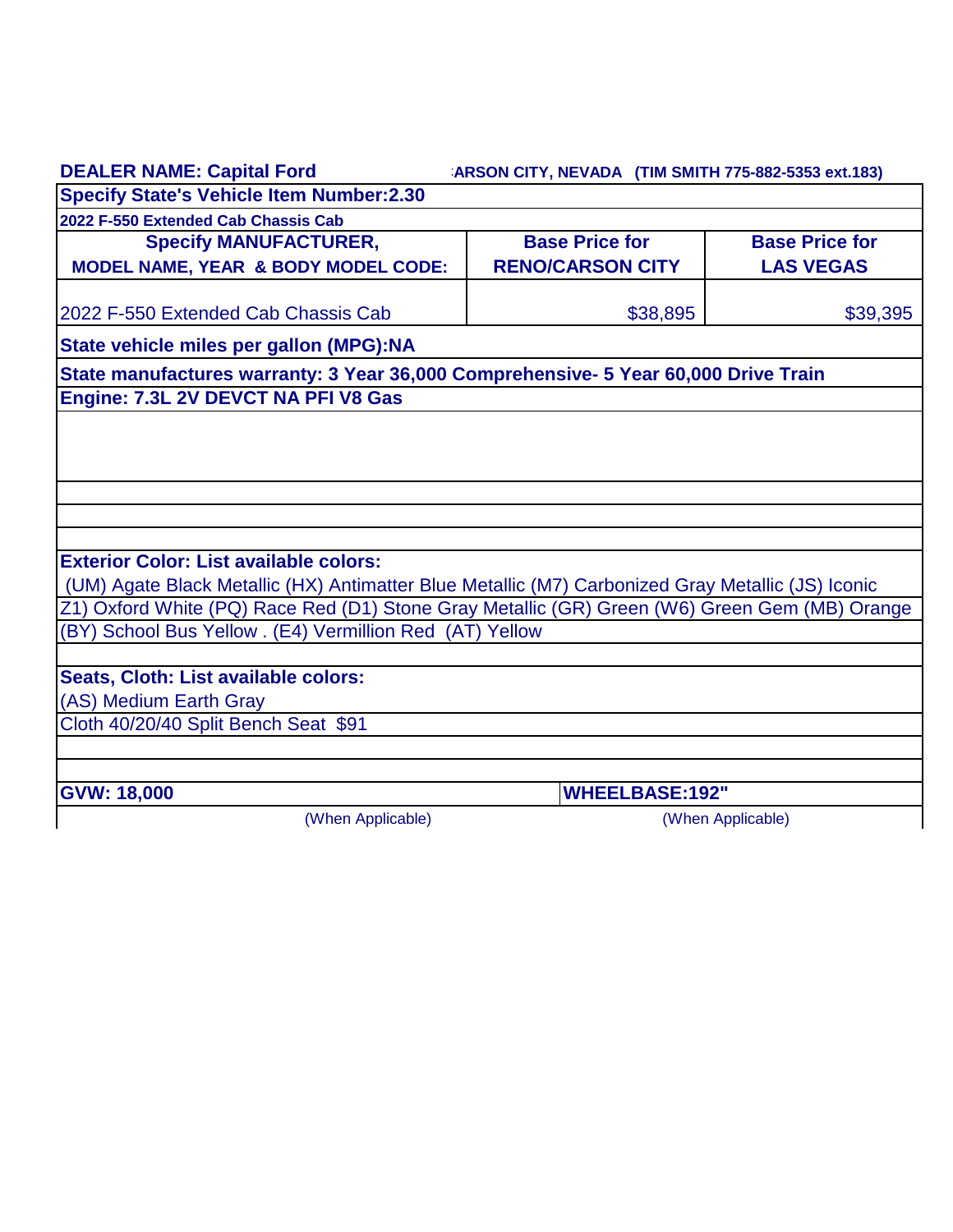## **OPTION PACKAGE PAGE ~ FLEET**

(Use separate page for each package)

### **DEALER NAME\_\_\_\_\_\_\_\_\_\_\_\_\_\_\_**

#### **(TIM SMITH 775-882-5353 ext.183)**

\$

**Specify State's Vehicle Item Number:**

**Option Package Name/Code:** (i.e. 1.1 Sedan: Full size; 4 door; 6 passenger)

List Equipment Features Below:

XLT 2WD=\$4547

40/20/40 Cloth Bench seat, AM/FM CD, Carpet Floor, Cruise, Power Windows - Locks - Mirrors, Heated Tow Mirrors, Trailer Brake Controller, SYNC Communications